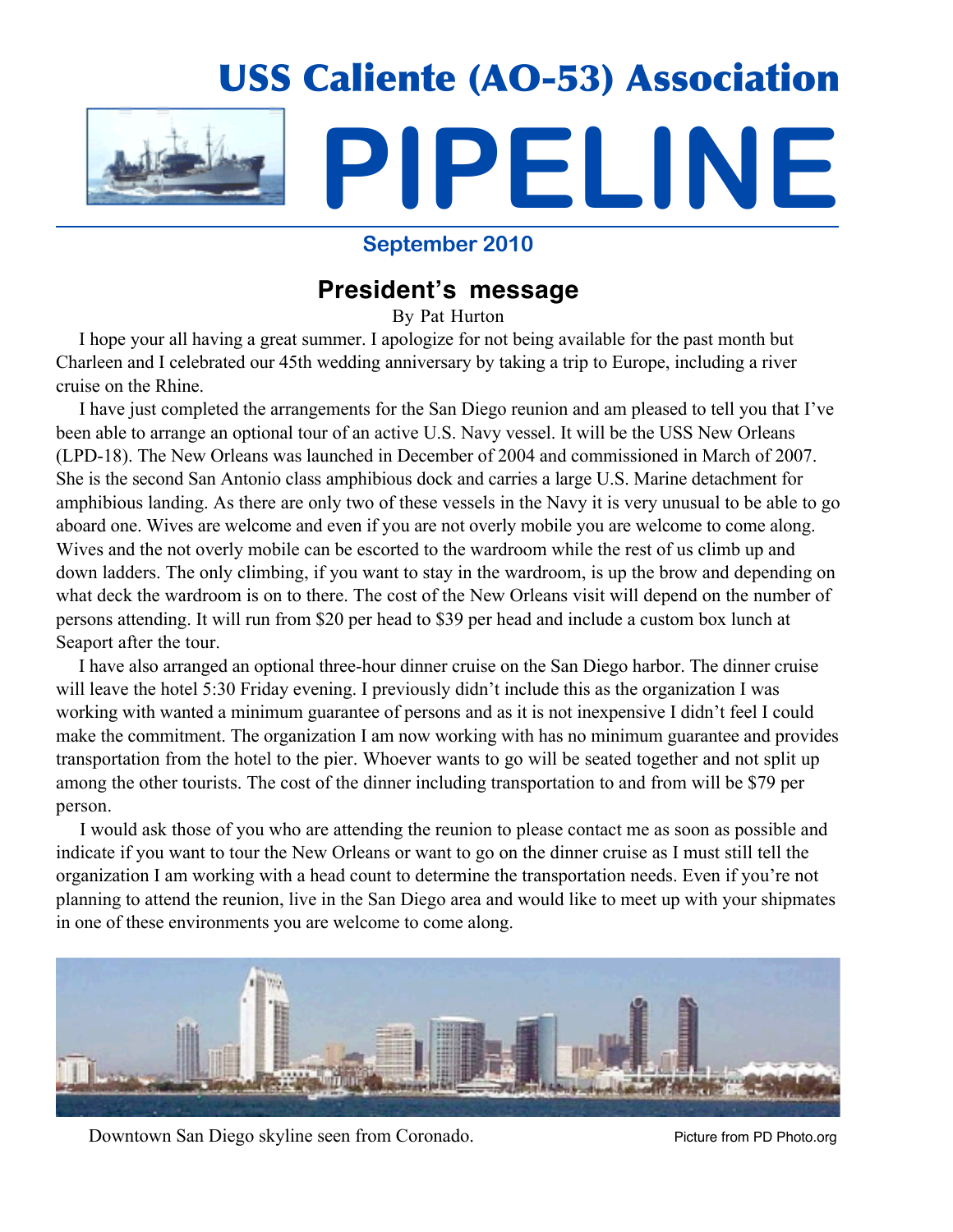I must have a head count by Monday Sept. 6, so please respond to me immediately at gigandpat@digitalpath.net or phone me at (530)343-4060. The tour of the New Orleans should be quite interesting as this is the latest in amphibious warfare. You can pay me for the above when I see you at the reunion, but I must have your name now.

The DJ who will provide music during the reunion banquet has a website where you can make specific requests. Recepients of the electronic edition of Pipeline can click on this hyperlink http://wwvv.KennethDayWeddings.com/request/usnavyreunion. You access the page using the group name "usnavyreunion" and the password "Fun" without the quotations. (editor's note: If you type the URL into your browser window, note that the letters after the // are w w v v, not w w w)

This should be a great reunion as we have a first class hotel, an ex-Navy DJ and two great tours you can avail yourselves of if you desire.

Because the tour of the New Orleans will leave the hotel at 10:00 AM, the business meeting will be moved to Friday morning at 9:00. Remember, we voted in Minneapolis to have the next reunion in Newport/Virginia Beach, Virginia, and unless we want to change that we should discuss where we want to go in 2012.

If you live in the San Diego area and are not signed up for the reunion you are welcome to join us at our reception Thursday afternoon at the Westin San Diego, 400 West Broadway, or even for our banquet on Saturday evening. Remember that hors d'oeuvres will be provided at the reunion and they are paid for by the attendees so a donation would be appreciated. If you just want to come to the banquet please contact me immediately as I do need to firm up the head count by Sept. 1.

Charleen and I wish you smooth sailing and if we don't see you in San Diego, hopefully we can see you in Newport/Virginia Beach.

### **Welcome aboard to our new members:**

Derrick (Rick) Cheseborough, who lives in Villa Park, CA, was an MM3 when he served aboard the Cal from 1972 to 1973.

Calvin Kellerman, who lives in St. Paul, MN, served a year aboard the Cal. Jack Rasmussen, who lives with his wife Gaila in Greenbank, WA, was an IC2 when he served aboard the Cal in 1952.

Thomas Weldon Smith, who lives in Reno, NV, with his wife Barbara, was a LTJG when he served on the Cal from 1964 to 1966.

Don Turner, who lives with his wife Carolyn in Sterlington, LA, was an SF3 when he served aboard the Cal from 1965 to1967.

### **In memoriam:**

We are sad to note the passing of five former shipmates.

Capt. Donald A. McGuiness died May 19, 2010. Capt. McGuiness commanded the USS Caliente from January 1972 to November 1973, which included the Cal's final deployment. An engineer by training, he spent 24 years on active service.Following his retirement, McGuiness and his wife, Shirley, built a successful real estate business in San Diego. He was buried June 22 at Fort Rosecrans National Cemetery in San Diego. In addition to his wife, Capt. McGuiness is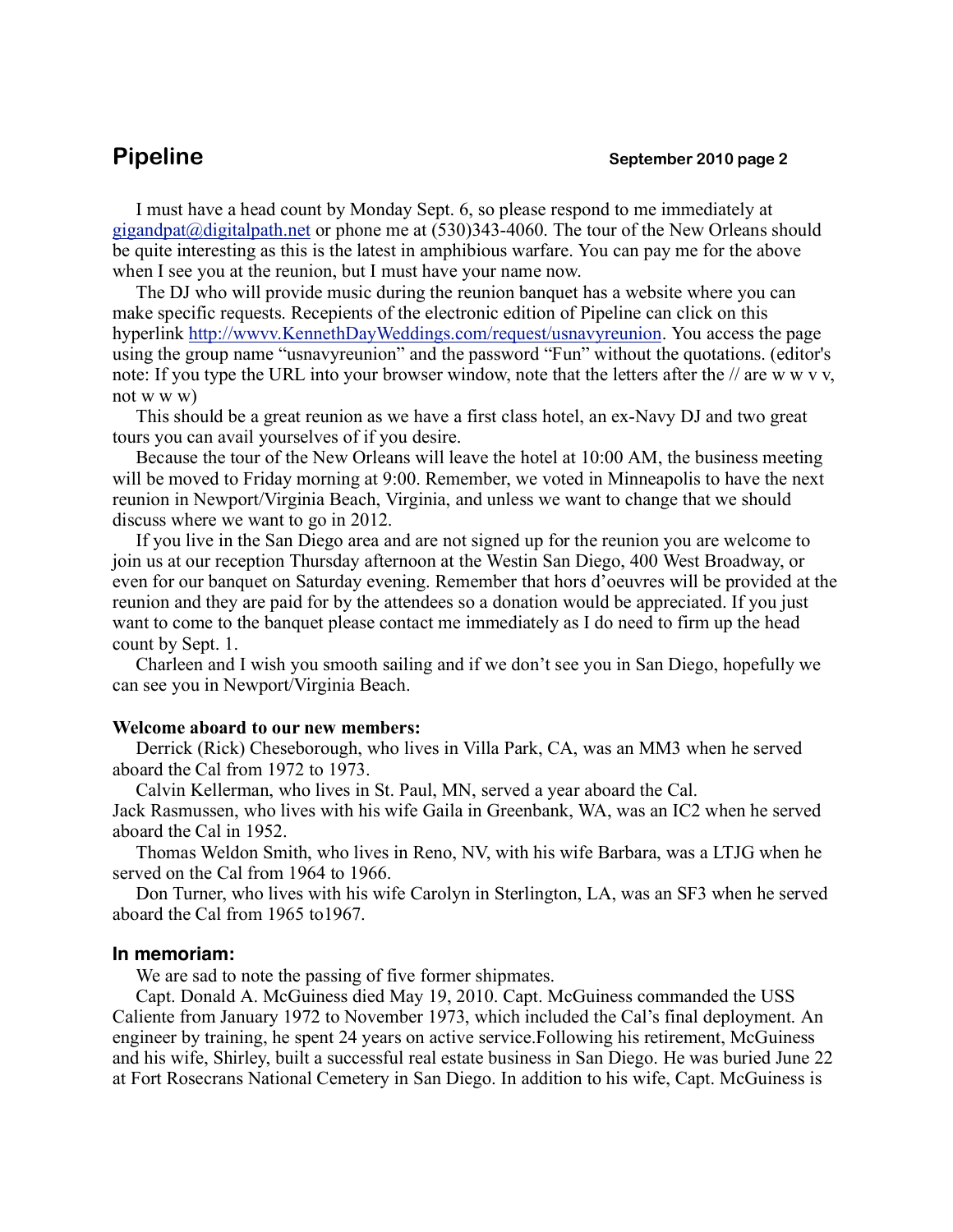### **Pipeline** September 2010 page 3

survived by his children Sherry Anne, Deborah Lee, David Arthur, Stephen Arthur and Lon Jeanne; sisters Barbara Mandell and Beverley Murphy; ten grandchildren and six greatgrandchildren.

 Steven M. Dunlap died March 26, 2010, in Gilbert, AZ, at age 60. His ashes were spread from a naval ship in San Diego. He served on the Cal from 1969 to 1972 as an HT3. He spent 21 years in the Navy. Steven is survived by his wife of 30 years, Dale K. Dunlap; mother, Margaret M. Ling of Juneau, AK; brothers, Alex Dunlap, Robert (Robin) Dunlap and Michael Dunlap; sisters, Barbara Anderson, Becky Coleman and Kim Ling, all of Juneau and Dorcey Ling of Fairbanks, AK.

 Lou Erickson died Jan. 6, 2010, at his home in Rogers, AR, at age 76. He served on the Cal from 1952 to 1956 as an EM1. Lou is survived by his wife of 50 years, Mary; children, Susan (Rick) Shissler of Altoona, Iowa; Dr. Jeff (Susan) Erickson of Rogers, AR; sister Joanne Erickson of Topeka, KS; five grandchildren and four great-grandchildren. In her recent message informing the editor of Lou's death, Mary wrote: "Lou enjoyed all of the reunions so much, visting with all the ships former crewmembers and visting different parts of the country was enjoyed by both of us. I will be thinking of all of you at this year's reuion wishing we could join you."

 Burton Redmond died March 29, 2010, in Biloxi, MS, at age 75. He served on the Cal from 1952 to 1955 as an SN with his brother Henry C. Redmond. He is survived by his wife of 55



USS Caliente Association President: Pat Hurton Vice President: Norm Street Secretary: Red Ward Pipeline Editor: Karl Seitz



 The Pipeline is the official quarterly newsletter of the USS Caliente Association. It is a place to share your memories. Please send them via e-mail to seitzao53@gmail.com or by regular mail to Karl Seitz, 1212 30th St. South, Birmingham, AL 35205-1910.

 Masthead picture of USS Caliente (AO-53) used with permission of Dan Davis. Association dues are \$10 per year due Jan. 1, payable by Jan. 15. Checks should be made out to The USS Caliente Association and mailed to Pat Hurton, 14075 Kelsey Drive, Chico, CA 95973-9262.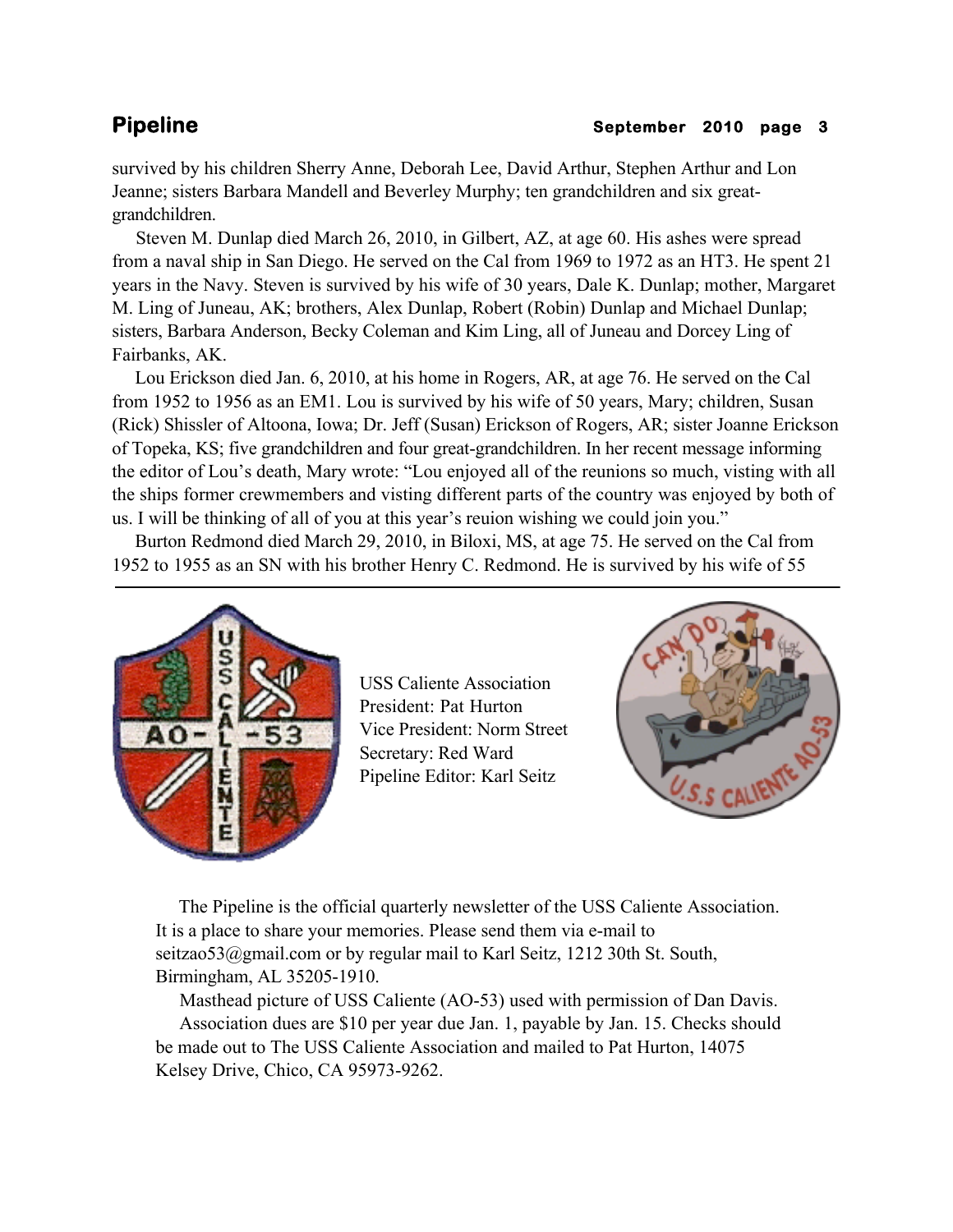years, Judy L. Redmond of Biloxi; three children, DeAnn (David) Fairley of Magnolia, TX, Randy Redmond of Woolmarket and Lisa (Jason) Gillenwater of Ocean Springs, MS; six grandchildren and three great-grand children.

 James Ridley died Aug. 12, 2010, at his home in Santa Rosa, CA, at age 78. He served on the Cal from 1952 to 1956 as a BM3. He is survived by his wife, Rosemarie; stepson Dino (Paula) Alden; children Georgia Ohler, Judy (Cathy) Beardsley, Jennifer (Dale) Beatty, Jane Detwiller, Joel (Olga) ridley and James (Tonya) Ridley Jr, 13 grandchildren, 17 great grandchildren; siblings Ernest (Betty) Ridley and Barbara Turner.

# **Editor's message**

by Karl Seitz

 The 2010 Caliente reunion is mere weeks away and I'm sure many of you can't wait to weigh anchor for San Diego. I wish I could, but circumstances preclude my attendance this year. However, I'd like to ask a favor of everybody who attends.

 As I discovered last year in Minneapolis, one of the more enjoyable aspects of attending a reunion is listening to all the tales that our shipmates have to tell about their time on the Cal. Some of the incidents you hear about were funny when they happened. Others have acquired a humorous coloring with the passage of time. Still others were and remain serious times for the men who were serving when the events took place. A few are tragic tales.

 But whatever the story, many of them deserve to reach larger audiences than the few of you gathered around a single table. That's where the Pipeline comes in.

 When you hear a story in San Diego that you enjoy, encourage the teller to write it down and send it to me by mail or e-mail at the addresses on page 3. If you hear two or more men talking about the same incident from differing points of view, encourage both or all of them to write their own versions of the event. One of the things I've most enjoyed about being editor of the Pipeline is receiving two stories about the same event in which the writers were in different parts of the ship or seeing it from very different perspectives. The more contributions I receive like that, the better your Pipeline will be.

 It doesn't matter how well you think you write, just get it down on paper, handwritten or typed, or into a computer text file and send me the results. It's my job to do the polishing.

If you have pictures, I need them, too.

 So when you hear a story in San Diego that you think your shipmates will enjoy, tell the storyteller he should send it to the Pipeline. And if one of your shipmates encourages you to send your own story to the Pipeline, please do so. You will make future readers of this publication ever so happy.

# **The Birth of the USS Caliente (AO-53) Association A Gleam in the Eye of Robert L. Le Gacy, BM 2/c**

 Consistent with being a man of action as Boatswain 2/c on the Caliente from 1943 to 1945, Bob Le Gacy thought there should be a reunion of the ship's crew. He regularly read about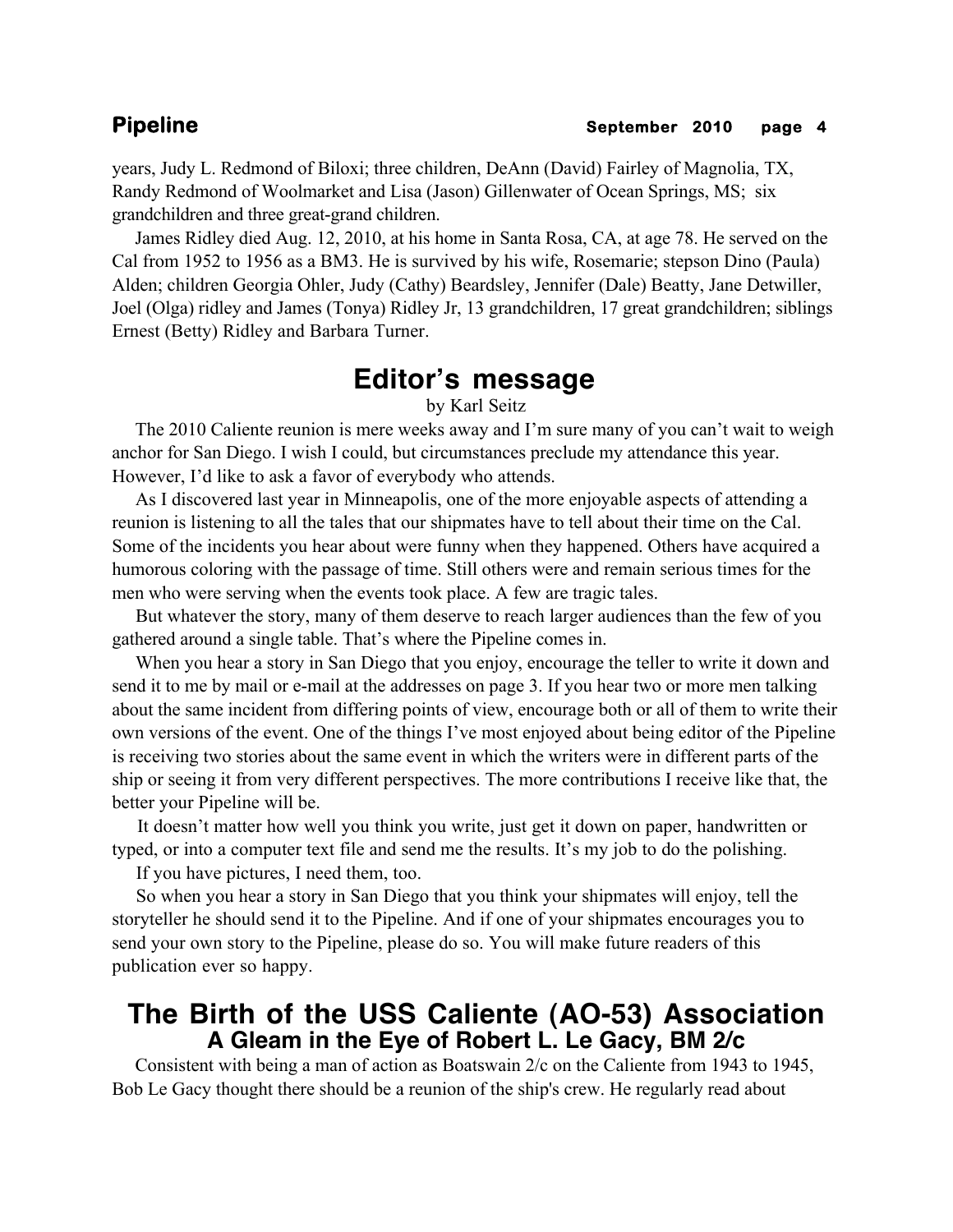reunions of other ships in publications of the American Legion, the Veterans of Foreign Wars and the Disabled American Veterans. Showing his usual extraordinary patience, Bob waited almost 45 years before expressing great exasperation to his companion, Nancy (now for many years his wife), that no one had taken the lead to make it happen. Nancy, being even more action oriented, suggested that Bob take the lead and put a notice in these three publications, which in 1987 and 1988 he did.

 The rest is history. Joe Benziger, Phm 2d, was one of the early responders. One of John Creedon's high school classmates, Camil Spiecens, an army veteran seriously wounded in the European war, brought John's attention to Bob's notice about the proposed Caliente reunion. John (QM 1/c 1943-1945 on the Caliente) told Bob Define a fellow New Yorker, (also QM 1/c 1943-1945) about the notice and both contacted Bob Le Gacy in early 1988.

 Bob's reunion notices in the veteran publications continued to produce letters and phone calls from Caliente veterans so that by mid to late 1988, 40 or more expressions of interest had been received by Bob.

 Interestingly, all the responses were from men who served on the Caliente during World War II. One of the earliest responses was from E.M. Whitlock, a gunnery officer who enthusiastically told Bob that he would like to help, donate money and participate. When Bob called back some time later, his wife sadly reported that he passed away a few days before from a heart attack.

 An initial letter was sent on Feb. 6, 1989, to all those who had expressed a reunion interest. It was signed by Bob Le Gacy, John Creedon and Bob Define. A follow-up letter issued some months later had four signatures, including Ben Greenberg's, a communications officer.

 In discussions with Bob Le Gacy, John offered to make arrangements for a reunion in New York City. John had significant help and advice from MetLife people in choosing a hotel, scheduling meetings, arranging for dining, photographs, music, dancing, etc. To allow time for planning, the weekend of April 28-30, 1989 was chosen for our first reunion. It turned out to be an auspicious choice because we later learned the fleet was scheduled to be in the city at that time.

 The fleet's presence was for participation in the 200th year celebration of the inauguration of President George Washington in 1789. President George H.W. Bush re-enacted President Washington's inauguration with a stand-in for our first president. On April 29, 1989, the New York Daily News donated two full pages to the weekend events with headlines, "CITY HIT BY WAVES — FROM GEORGE TO GEORGE." Taking up most of the first page in the News was an aerial picture of the aircraft carrier Forrestal sailing beneath the Verrazano Bridge. But a full page-length column left of the picture, "OLD DAYS SAIL BACK FOR CREW," describes our reunion and quotes Bob Le Gacy. "We got to put this together because the guys are dying off like flies." Bob had contacted a number of Caliente veterans in 1987 and 1988, some of whom had since died. As George Washington was being celebrated that weekend as founder of our country, Bob Le Gacy was demonstrably being founder of the Caliente Association.

 After learning about the fleet plans, John made contact with naval authorities and the secretary of Navy invited the Caliente group or any of its members to participate in the fleet maneuvers off the coast of Virginia aboard the aircraft carrier Forrestal, which would then come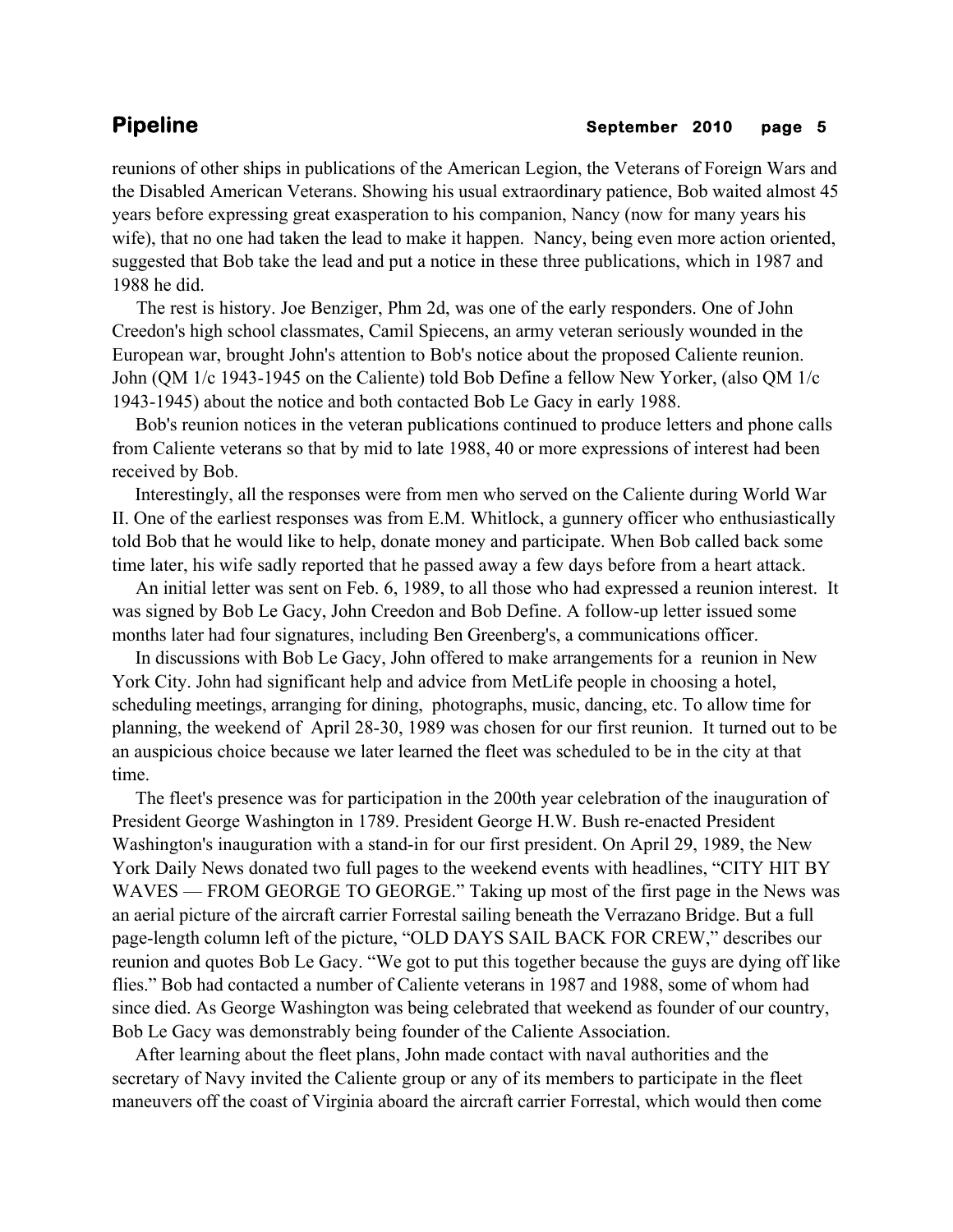up to New York for April 28-30.

 No one accepted this special offer. We were also extended invitations by the admiral of the visiting fleet units for VIP tours on the fleet ships in New York at the time. A visit was set up for Sunday morning on one of the ships in the fleet, which some of the group visited.

 The Vista, a luxury hotel in downtown Manhattan, was chosen as headquarters for the reunion because of its proximity to the World Trade Center where we planned to hold our Saturday night banquet. For \$125 a couple per night with full breakfast, we had a bargain. At a reception on Friday evening in John Creedon's hospitality suite, most of us saw each other for the first time in 45 years. There were 15 veterans, six of whom had been officers and 12 with wives or a companion.

 Other highlights of the '89 reunion included an exciting helicopter ride over and around Manhattan with great views of the Statue of Liberty, the city and the fleet on Saturday morning. Ben Greenberg arranged for a great boat ride on the Spirit of New York on the East and Hudson Fiivers, with a buffet lunch and a cabaret performance by singing waiters featuring favorite songs about New York City.

 There was a spectacular gala dinner at the top of the World Trade Center on Saturday evening. The food, music, dancing and comradeship made for a pleasant, fun and enjoyable evening. A first issue of The Pipeline (the name of the publication received aboard the Caliente during the war) Volume 90 No. 1, prepared by Ben Greenberg after the reunion, was sent to shipmates who attended or had expressed an interest in the reunion. It contained the following description of part of the evening: "Each shipmate stood and told some reminiscences about his tour on the 'fat lady' and then related what he had done since leaving AO-53. Some of the wives got up and spoke, too. All the events and the talks by the Caliente vets were videotaped by a camera crew supplied by John and an edited version, which included Navy footage of the Pacific War from Ben's collection, was added and the finished tape was distributed by John to all attendees later." John also sent out to those attending a copy of a bound book of pictures taken during the meeting by a photographer and/or our shipmates.

 Bob Le Gacy and John Creedon both received comments from shipmates at the reunion following their receipt of the videotape and bound book of photographs.

 From Pappy Nichols (Exec.) who also sent John the Commission Penant flying when the Caliente entered Tokyo Bay:

 "The album is magnificent. The tape performances were outstanding. The reunion was a marvelous success."

From Fletcher Gordy:

 "Looking at the video brings back wonderful memories of the weekend and I will treasure it forever."

From Bob and Ruth Define:

"The reunion album is magnificent."

From Ciss and Frank Lang (Captain):

"A fine piece of work — magnificent."

Harold Hainebach: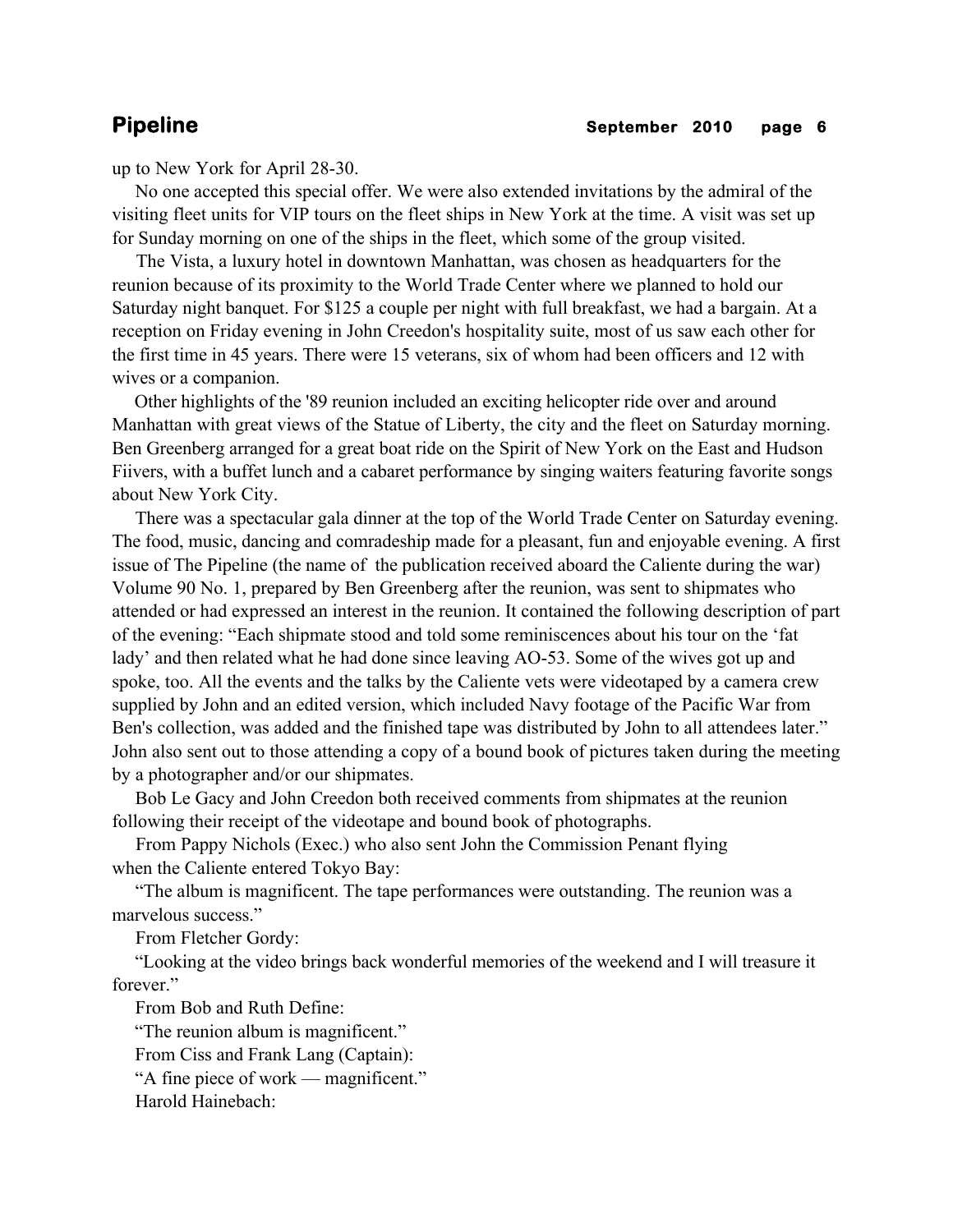"Fabulous history of our reunion."

Trudy and Brad Lynch:

"A weekend of golden hours. We were all in tears at the end of the tape."

 The first reunion provided an opportunity to renew acquaintances, establish new friends, enjoy our crewmates' company and appreciate the part we all played in history.

 One side benefit of the first reunion was that a number of those attending indicated an interest in participating in plans for additional reunions and other activities. Ben Greenberg who had been communications officer in 1943-1945, had already stepped forward to help plan the first reunion, then wrote the first "Pipeline" and later served as leader of the second and third reunions in Baltimore and New Orleans respectively. Another gem who surfaced in New York was Joe Benziger (Ph/2). Joe started with the reunion in Boston and all the way up to the reunion in Long Beach, Calif., in 1995 acted as secretary, treasurer and editor of the Pipeline. Joe was also a spark plug for many reunions thereafter.

 Frank Lang who for many of us had been our most admired, respected and loved captain for part of his time on the Caliente also took a strong interest and was leader with Bob Le Gacy for the fourth reunion in Boston in 1993. At that meeting a decision was made to create a legal structure for the Association, draft a charter and by-lines and establish a formal organization of officers and other positions. Bob Le Gacy's dream was realized and legitimized.

 But it all could have withered and died without the enthusiasm and dedication of those who followed. The three signers of this memo continued to have an active interest in reunions up through at least 1999, but Captains Jackson, Hengle and especially Bob Howard who was the leader for five years continued the momentum. Twenty years after that first reunion we have the strongest team ever with Pat Hurton who has been a great treasurer for many years and an unrivaled captain for two, Norm Street, whose energy and vision has brought us to a new level of membership, innovation and success and now Karl Seitz, a professional, for a demonstrably improved Pipeline. The Dream goes on!





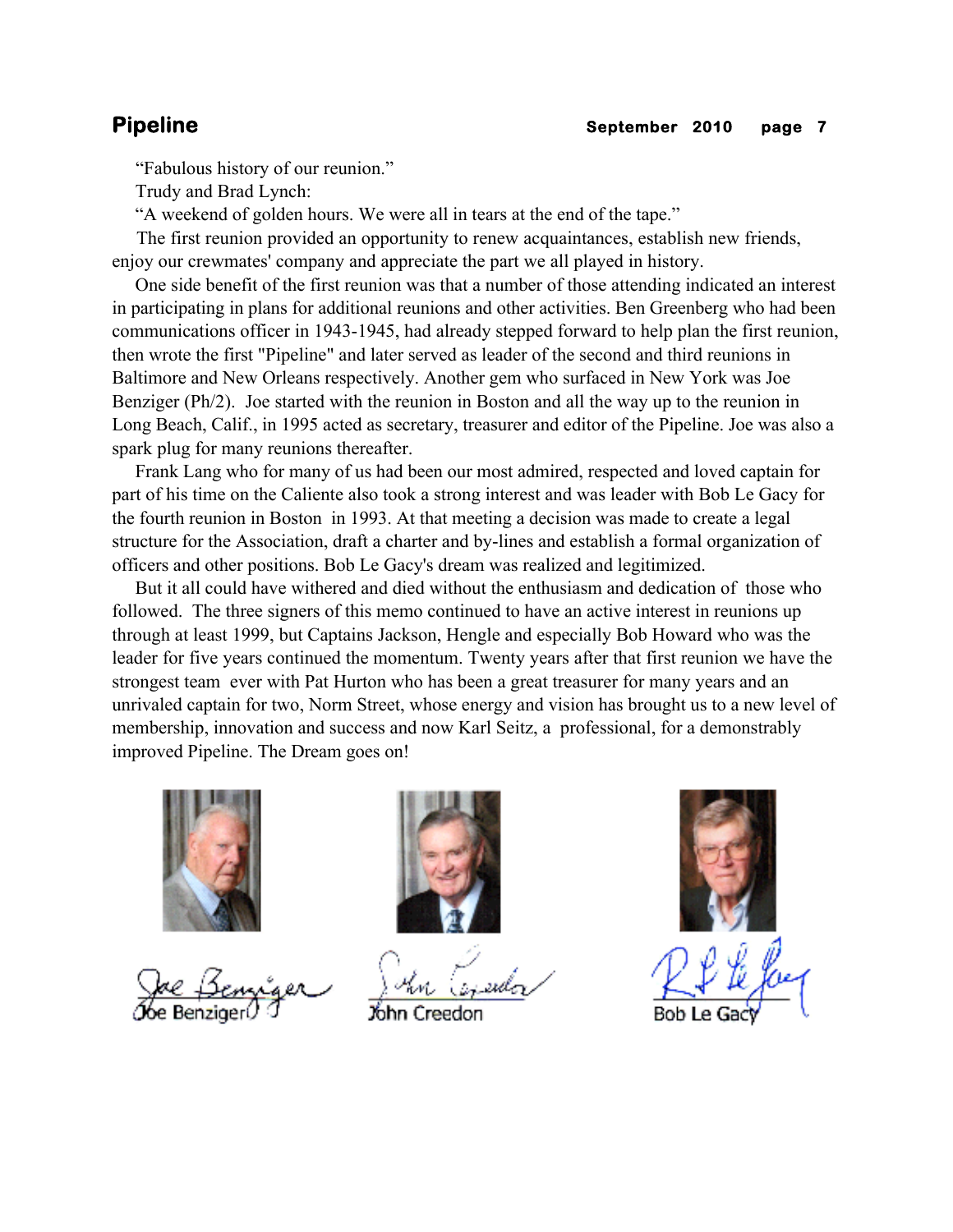# **Memories**



 The late Capt. Donald A. McGuiness, skipper of the Caliente during its last deployments, included these pictures in a box of memorabilia for the Caliente Association. Additional pictures may find their way into future Pipelines. On the left, engineers Steve Meier and Bob Waterman are racing for the last- and next-to-last-in-the-water prizes during a swim call on 4 March 1972. On the right, Mother Superior Pauline and eight high school seniors visit the Caliente in April 1972. The young ladies were among 15 economically needy Philippine students whose high school tuition was paid by Caliente crewmembers. The seniors received a few gifts, including money to purchase graduate dresses, during their visit.

### Day he will never forget

By Jack Hanrahan, RM3 1951-1954

 In 1951, we left Korea, our second trip after a short first. We arrived in Pearl Harbor Dec. 6 and moored at Ford Island because all the slips were full.

 The next morning after chow, I went up to the flying bridge and looked into harbor and saw all the big ships moored. I looked aft and saw a gig with Vice President Alben Barkley. In a couple minutes, he placed a wreath and at the same time all ships started playing "The Star Spangled Banner."

It was something to see and hear Dec. 7, 1951, the day I'll never forget.

# New members write A ship out of trim makes for an unhappy captain

By Thomas Weldon Smith, LTJG

1964-1966

 It was early 1965 and just fresh out of OCS I joined the USS Caliente only days before she left Long Beach. As she pulled into Pearl Harbor, our skipper had some of his fellow flyers take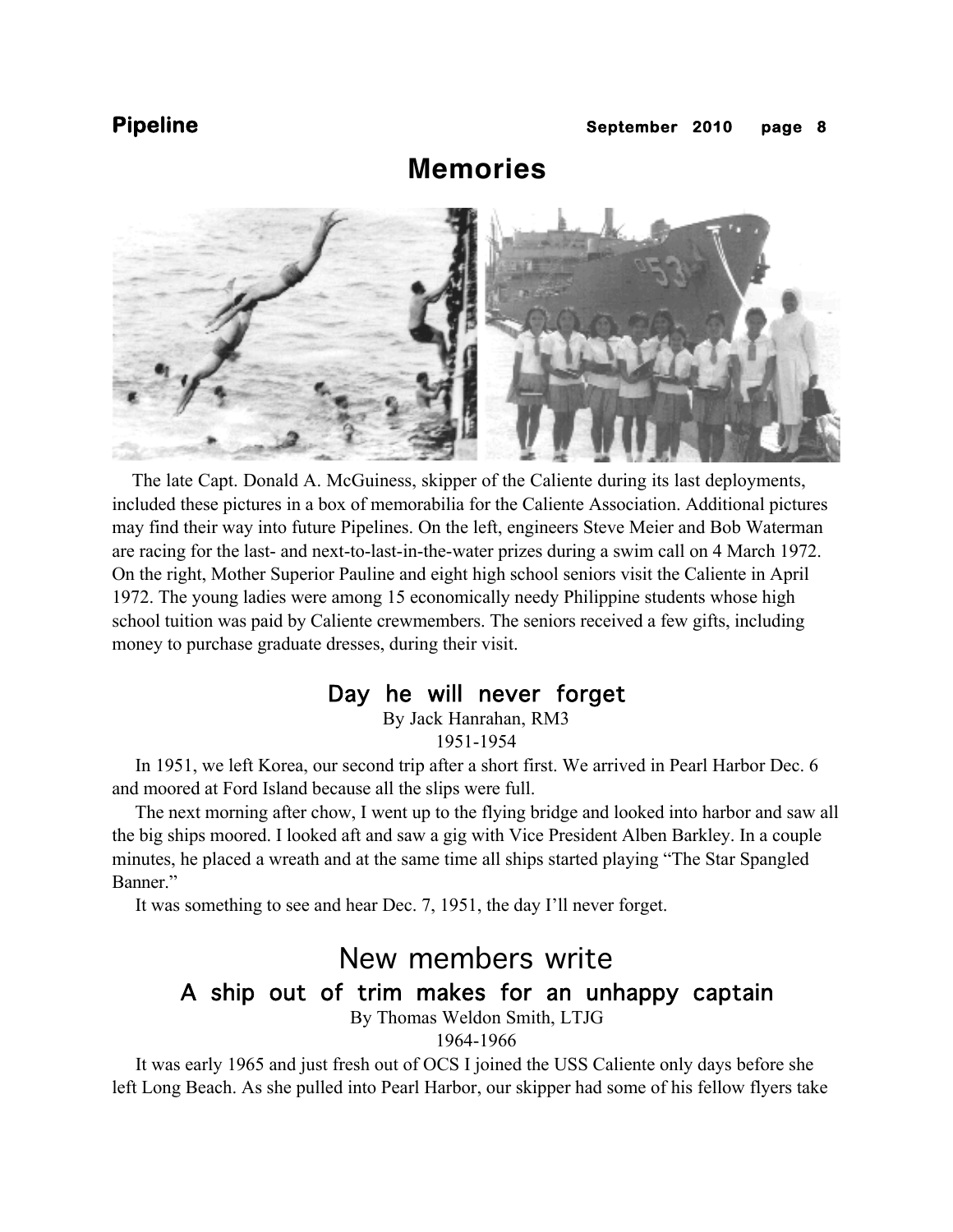some aerial pictures of her entry.

 Later when the captain saw the pictures of his deep draft command plowing into the harbor, down by the bow and up in the stern, he was heard to say, "Send that \*\*\*\*\* greenhorn ensign cargo officer to me."

Needless to say, it never happened on my watch again.

### A near hit and a stopped up head

By Donald D. Turner, SF3

August 1965-August 1967

The USS Ticonderoga almost hit us and her elevator decks were almost on top of us.

 The captain and officers' head was stopped up and the only way we could unstop the drain lines was with a high pressure fire hose. That is what we did, but se blew out all lines in that area, including the bridge and chart room. We made a real mess in the chart room, but we did get the lines unstopped and never had any more trouble with stoppage

 I retired from a local hospital as assistant director. My wife is still working as a librarian at a high school. We have three children and five grandchildren. My wife and I do lots of traveling. We have been to Alaska, Canada, several places out west, Italy, Greece, Turkey and Mexico and plan to travel more.

## Butting in backfires

By Jack Rasmussen, IC3

### 1952-1952

 This involves Fred Barten, MM2, and an unnamed boot ensign. Barten had just gotten off watch in the engine room and was out on the well deck with his usual cigar butt in his mouth. A voice from the catwalk yelled out, "The smoking lamp is out on the well deck!"

Barten turned his head and replied, "I'm not smoking."

"You've got a cigar in your mouth."

"I've got an ass hole, but I'm not shitting."

"I'm placing you on report."

He was never placed on report.

# Last official portrait?

 The picture of the Caliente on the final page of this Pipeline comes from the material given to the Caliente Association by Capt. Don McGuiness. Because it is an official U.S. Navy photograph and because McGuiness was skipper of the Cal for its final deployment, this may be the last official photograph taken of the ship while it was in commission.